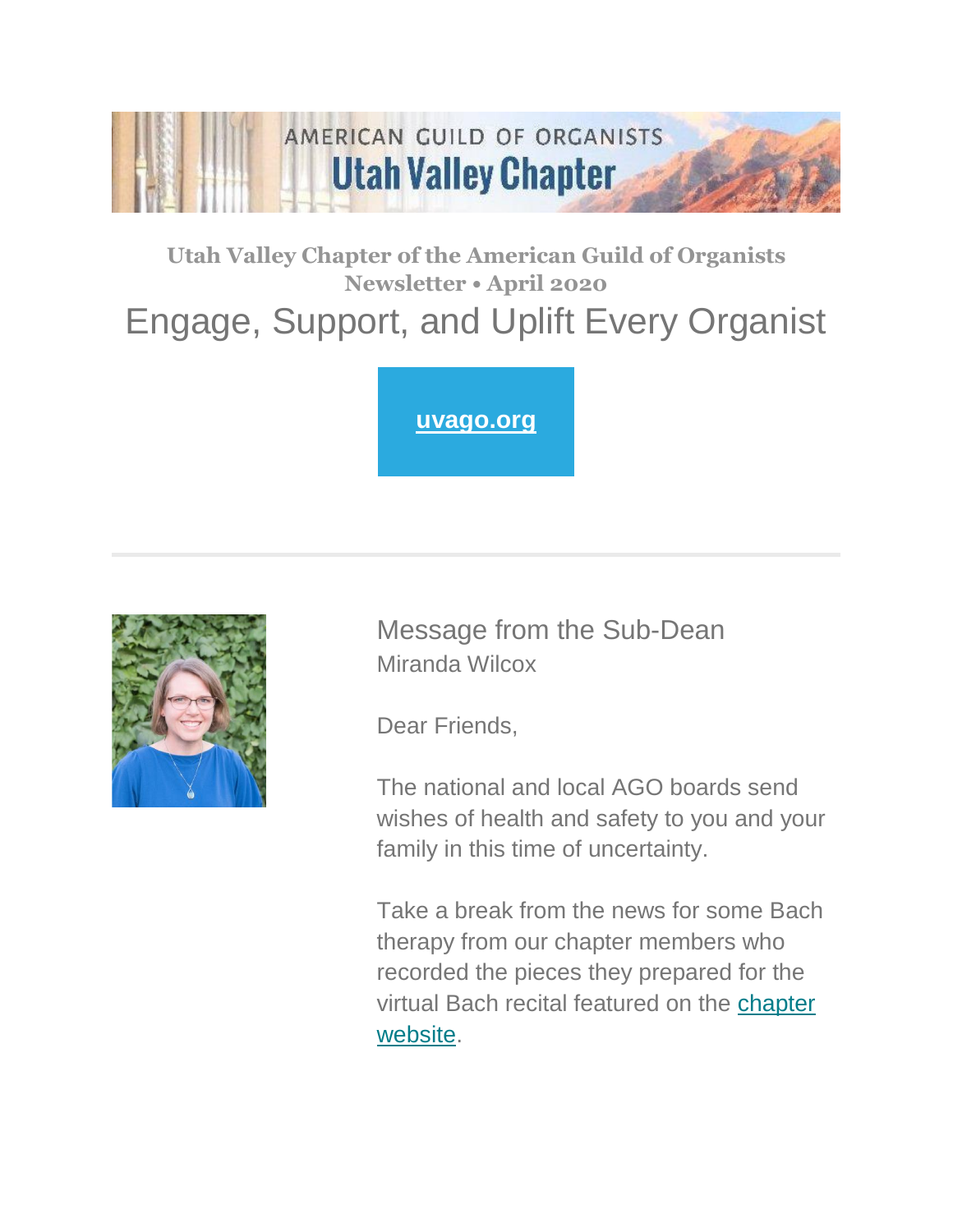I would like to thank Heidi Rodeback and Laura Pettersson for organizing and facilitating the recital and for DeeAnn Stone for making the recordings available. Many thanks to the recitalists for their hard work preparing their pieces and for their gracious accommodation of public health.

As announced by our dean, the chapter has decided to postpone the April and May chapter activities—the Hymn Workshop and member recital—until the fall. We look forward to "gathering" with you again.

The American Guild of Organists is deeply concerned about each member's well-being, and also supports nationwide efforts to curb the spread of the coronavirus by social distancing. The national AGO has [compiled](https://www.agohq.org/responding-to-covid-19/)  [resources](https://www.agohq.org/responding-to-covid-19/) for organists, music teachers, and church musicians facing financial insecurity and/or loss of employment due to the pandemic.

Although our year of organ activities has been cut short, it does not diminish the special memories we have made together. In September, we welcomed Felipe Dominguez who introduced us to lovely Italian Baroque music. In November, we celebrated the chapter's fortieth anniversary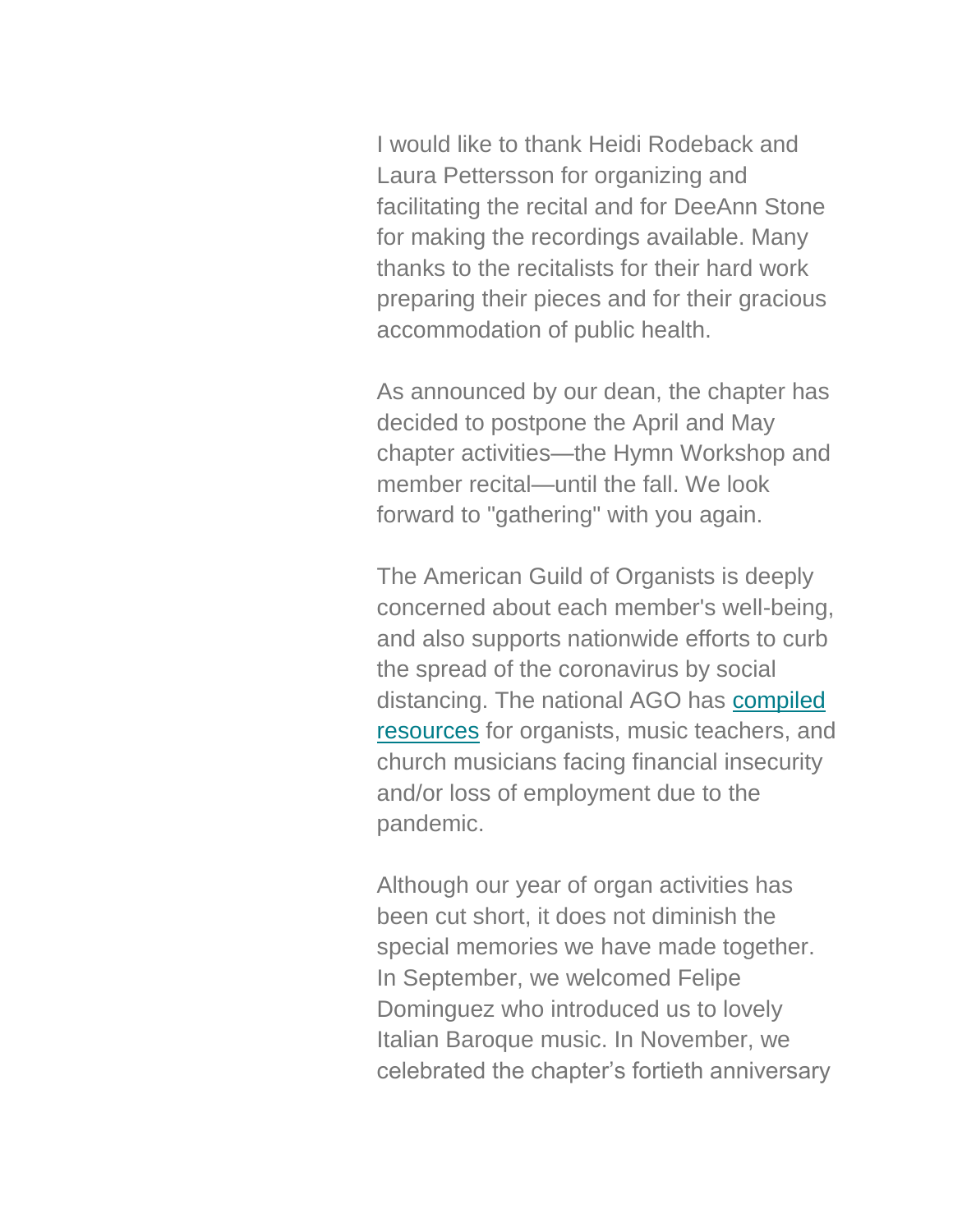with a delightful gala featuring Utah Valley composers. In December, we shared favorite Christmas music. In January, we toured the Alpine Tabernacle organ. In February, we introduced local youth to the magic of the organ at our annual Pedals, Pipes, and Pizza activity. Many thanks to all who planned, hosted, and made these events possible. I am deeply grateful for your generous service.

When local public gatherings ceased, a member of the neighborhood choir I have been conducting introduced me to his favorite hymn, "It Is Well with My Soul," sung by the [Tabernacle Choir](https://www.thetabernaclechoir.org/videos/it-is-well-with-my-soul.html) and [BYU's Vocal](https://www.youtube.com/watch?v=FexGqNDBK3g)  [Point.](https://www.youtube.com/watch?v=FexGqNDBK3g) May we all discover that "peace like a river" attends even though "sorrows like sea billows roll."

**Miranda** 

## J. S. Bach Birthday Recital

*View and listen to performances online.*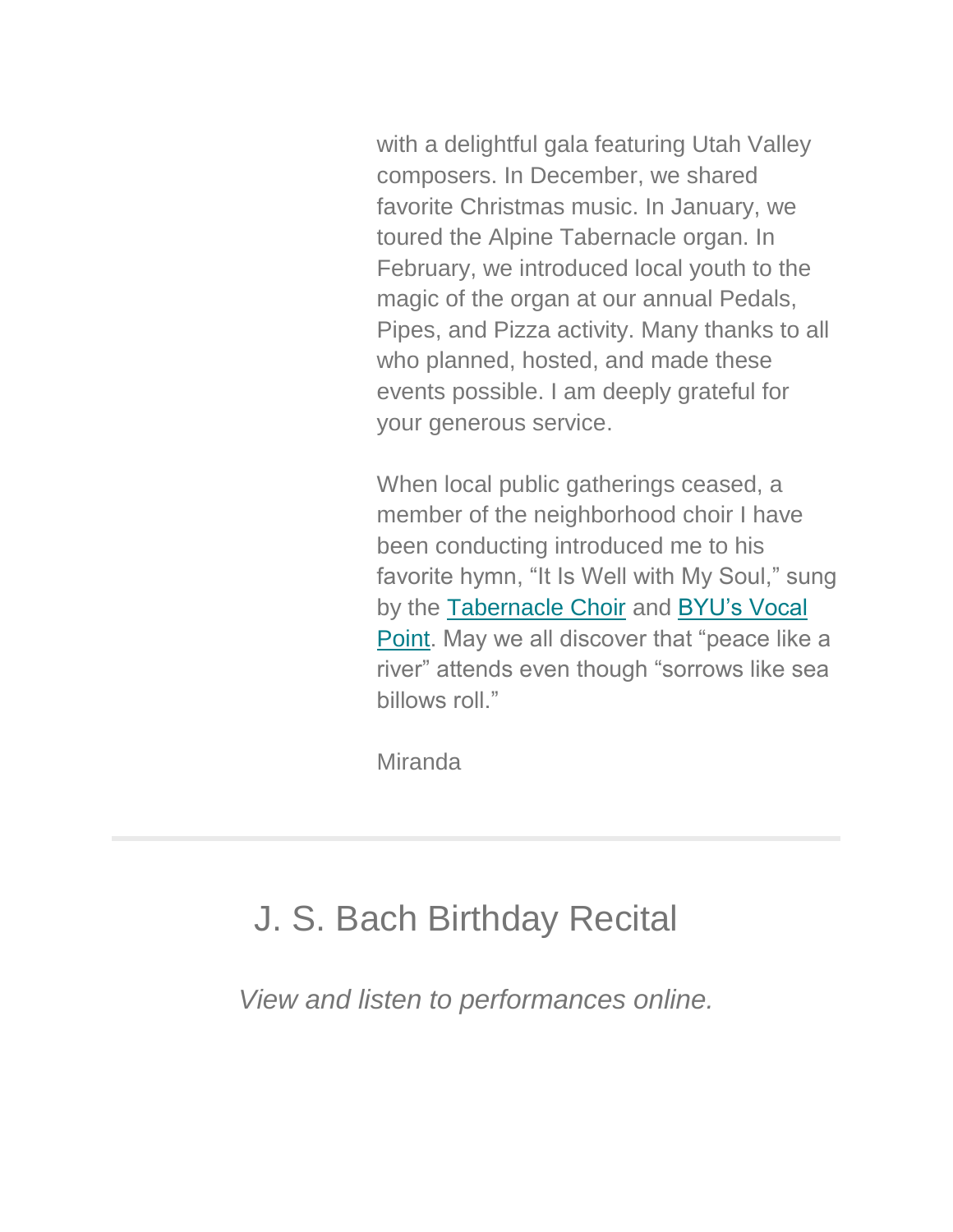#### **[Online Recital](http://uvago.org/2020/03/26/march-2020-bach-birthday-recital-online/)**



### Welcome, New Members!

#### **Pleasant Grove**

Claudine Doyle Monica Hartle Dara Salmond Miguel A. Cisnero Sarah Taylor

**Highland** Mark Kuligowski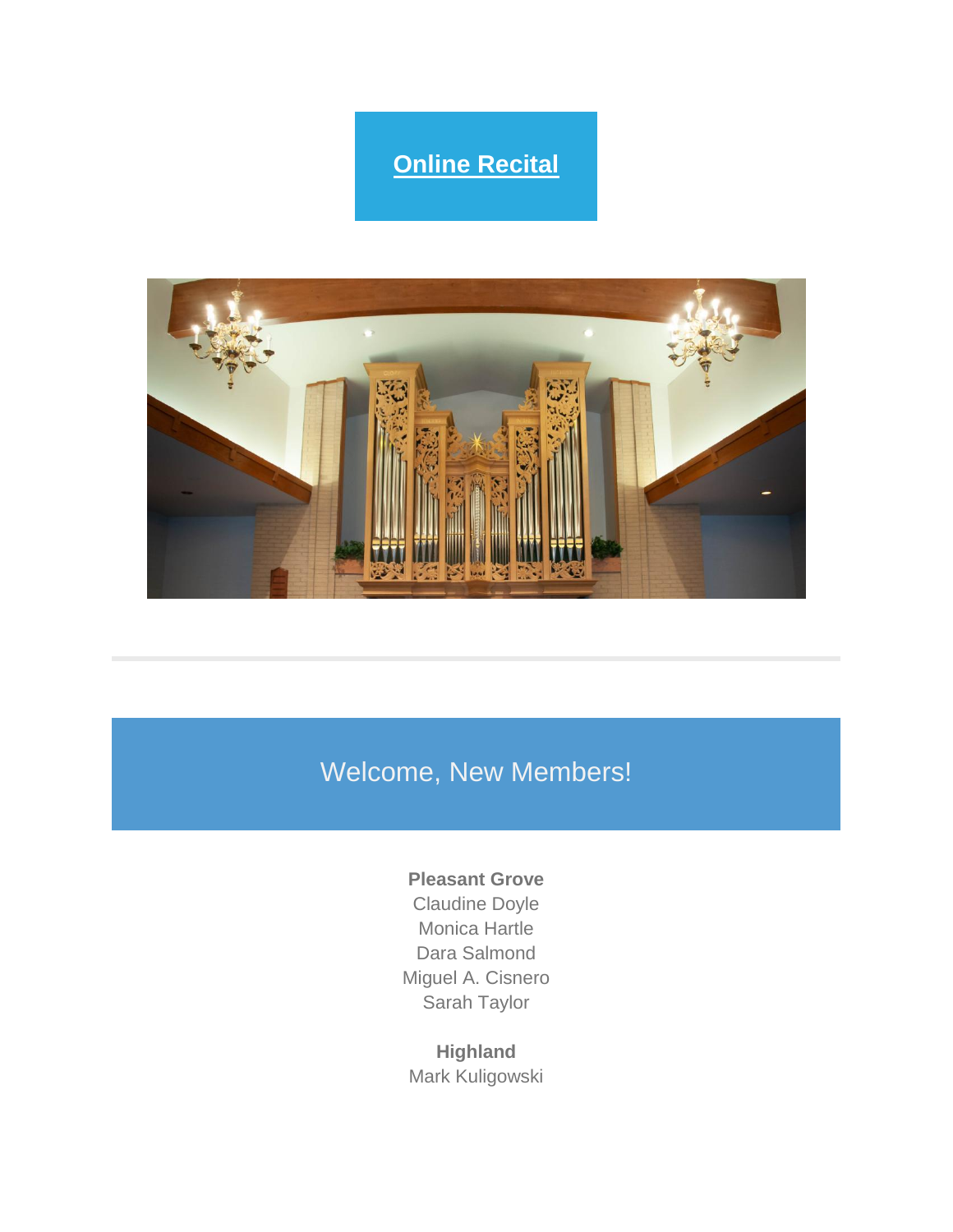D. Ray LeBaron Cindy Jonsson Sylvia Williams Shelly Loong

#### **American Fork**

Gary Gerber Paula Malone Bonnie Meldrum Sharla Moyes Lisa Durrant

**Alpine** Becky Bowman

**Lehi** Janell K. Watson Dorothy P. Sudweeks Eli Lundgreen

**Saratoga Springs** Megan Burst

Successful Pedals, Pipes, and Pizza Was Enjoyed by All!

On Saturday morning, February 8, the chapter hosted a group of excited youth and parents at the chapter's annual Pedals, Pipes, and Pizza activity. Chapter members Daivd Chamberlin, Ruth Eldredge Thomas, and others were on hand to offer instruction and to assist the children in playing the little pipe organ at Ruth Thomas's home.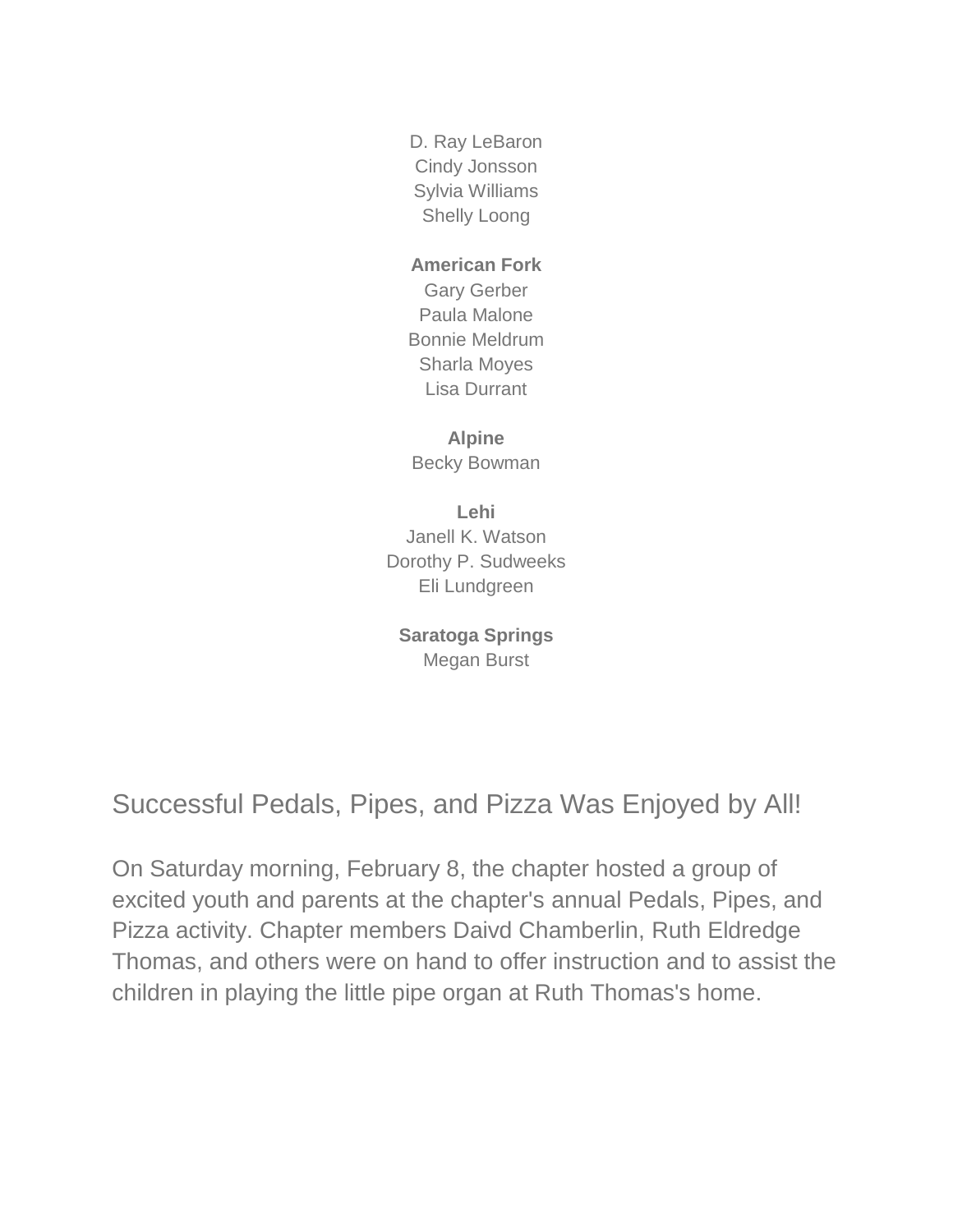